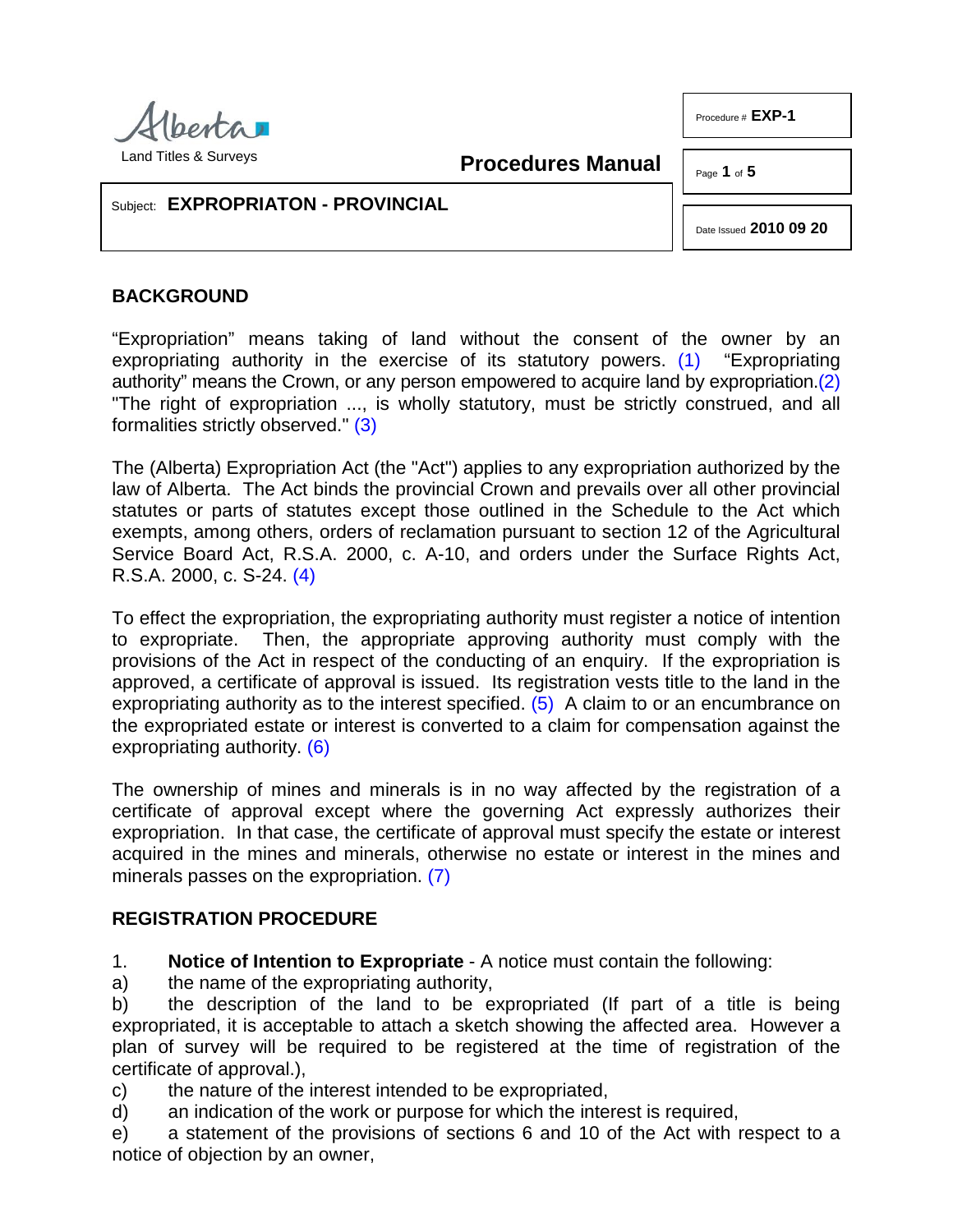f) the name and address of the approving authority, and

<span id="page-1-0"></span>g) a statement that a person affected by the proposed expropriation need not serve an objection to the expropriation in order to preserve his right to have the amount of compensation payable determined by the Board or Court, as the case may be. [\(8\)](#page-4-7)

It must be signed and sealed by an official of the expropriating authority.

[Tariff item 11\(6\)](http://www.servicealberta.ca/pdf/ltmanual/APPENDIXI.pdf) is charged for the notices and [Tariff item 13](http://www.servicealberta.ca/pdf/ltmanual/APPENDIXI.pdf) is charged for each endorsement after the first. If the registrant is the provincial Crown, no fee is charged pursuant to [Tariff item 2.](http://www.servicealberta.ca/pdf/ltmanual/APPENDIXI.pdf)

<span id="page-1-1"></span>A notice is valid for 120 days from its date of registration [\(9\)](#page-4-8) unless an extension order granted by the Deputy Minister of Justice and Deputy Attorney General has been registered.

The SPIN2 document type to be used when creating a Document Registration Request (DRR) form is: Notice of Intention to Expropriate

The code used for registration at Land Titles is: NEXP

2. **Extension Order** - Prior to the expiry of the 120-day time period for the notice of intention to expropriate, the Deputy Minister of Justice and Deputy Attorney General (or designate) may

a) extend the time for appointing the inquiry officer by an additional 5 days,

b) extend the time for the inquiry officer to report by an additional 30 days, or

c) extend the time for the approving authority to make its decision by an additional 30 days and register an extension order extending the time for the registration of certificate of approval for an equivalent number of days.

As the order must be registered within a fixed time period, it should be sent to the registration area in a red folder.

The legal description in the order must be consistent with the legal description in the notice of intention to expropriate. The order must be signed by the Deputy Minister of Justice and the Deputy Attorney General (or designate). [\(10\)](#page-4-9) The following sample memorandum is endorsed against the certificate of title (use-PF16 particulars to show additional time):

> <span id="page-1-2"></span>"EXTENSION ORDER RE NOTICE 841123456 (30 DAYS ADDITIONAL TIME)".

[Tariff item 11\(6\)](http://www.servicealberta.ca/pdf/ltmanual/APPENDIXI.pdf) is charged for the registration of the order and [Tariff item 13](http://www.servicealberta.ca/pdf/ltmanual/APPENDIXI.pdf) is charged for each endorsement after the first. If the registrant is the provincial Crown, no fee is charged pursuant to [Tariff item 2.](http://www.servicealberta.ca/pdf/ltmanual/APPENDIXI.pdf)

The SPIN2 document type to be used when creating a Document Registration Request (DRR) form is: Notice of Extension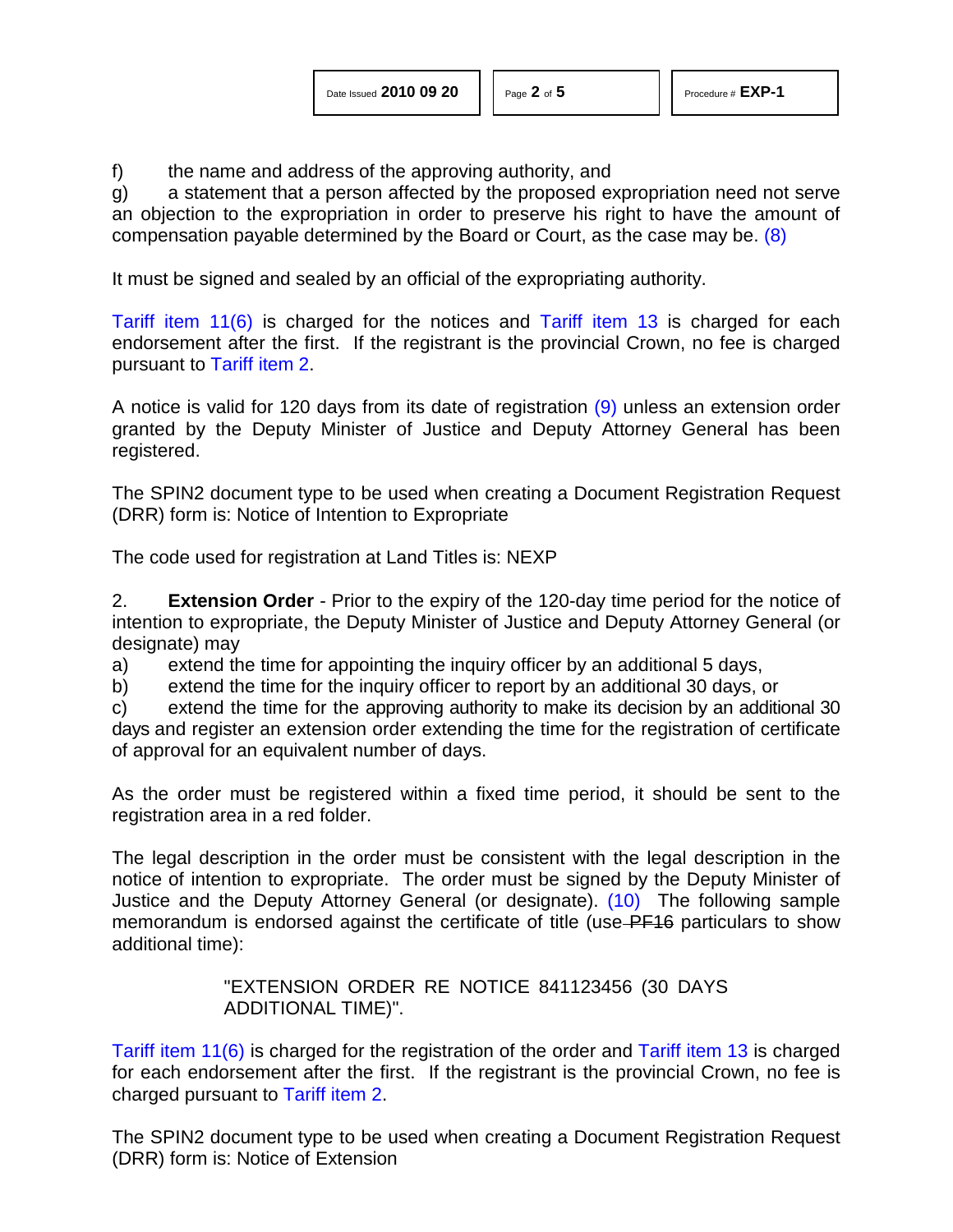<span id="page-2-3"></span><span id="page-2-2"></span><span id="page-2-1"></span>

| Date Issued 2010 09 20 |  |  |
|------------------------|--|--|
|------------------------|--|--|

The code used for registration at Land Titles is: NEXT

<span id="page-2-0"></span>3. **Certificate of Approval** - As there is also a registration time limit, certificates should come to the registration area in red folders. The particulars in a certificate of approval must correspond with the particulars in the Notice of Intention to Expropriate and clearly outline who the expropriating authority is and what land or interest is being expropriated. It must contain a proper legal description or be accompanied by a plan of survey. [\(11\)](#page-4-10) It must be signed and sealed by an official of the approving authority and be registered prior to the expiration of 120 days from the date of the registration of the notice of intention unless an extension order has been registered in which case, it must be registered within the extended time period. [\(12\)](#page-4-11) Approving authorities are in the case of an expropriation by the Crown or a Crown agent, the Minister responsible for the administration of the authorizing Act, or in the case of a municipality, the municipal council or in any other case, the Land Compensation Board or the Surface Rights Board. [\(13\)](#page-4-12) In the case of expropriation by a municipality, a certified copy of the resolution or bylaw approving the expropriation must be attached to the certificate. [\(14\)](#page-4-13)

<span id="page-2-4"></span>If a fee simple interest in all of the land in the title has been expropriated the old certificate of title is cancelled and a new certificate of title is issued in the name of the expropriating authority. If a certificate of title is in respect of a fee simple interest of a portion of the land in a title, the approval of the Surveys section must be obtained. A new certificate of title is issued to the expropriating authority for the expropriated land, except in the case of roads for which no titles are issued. [\(15\)](#page-4-14) In both cases the new title is issued free and clear of all instruments and caveats other than those that the certificate of approval specifically states the title is subject to. [\(16\)](#page-4-15) The notice of intention to expropriate and any extension order is also dropped from the remainder title. [\(17\)](#page-4-16)

<span id="page-2-7"></span><span id="page-2-6"></span><span id="page-2-5"></span>Subdivision approval is not required for the expropriation of a portion of the land described in a certificate of title. [\(18\)](#page-4-17)

A certificate of approval for a utility right of way or an easement must be approved by the Surveys section. Its registration number is used to discharge the notice of intention to expropriate and any extension order.

[Tariff items 11\(6\) and 13](http://www.servicealberta.ca/pdf/ltmanual/APPENDIXI.pdf) are charged for the registration of a certificate of approval except if the registration results in the change or amendment of the registered ownership or parcel description in the certificate of title affected, in which case [Tariff](http://www.servicealberta.ca/pdf/ltmanual/APPENDIXI.pdf)  item [11\(4\)](http://www.servicealberta.ca/pdf/ltmanual/APPENDIXI.pdf) is charged for the first title affected and [Tariff items 12 and 13](http://www.servicealberta.ca/pdf/ltmanual/APPENDIXI.pdf) are charged for each certificate of title after the first affected. If the registrant is the provincial Crown, no fee is charged pursuant to [Tariff item 2.](http://www.servicealberta.ca/pdf/ltmanual/APPENDIXI.pdf)

The SPIN2 document type to be used when creating a Document Registration Request (DRR) form is: Certificate of Approval

The code used for registration at Land Titles is: COAT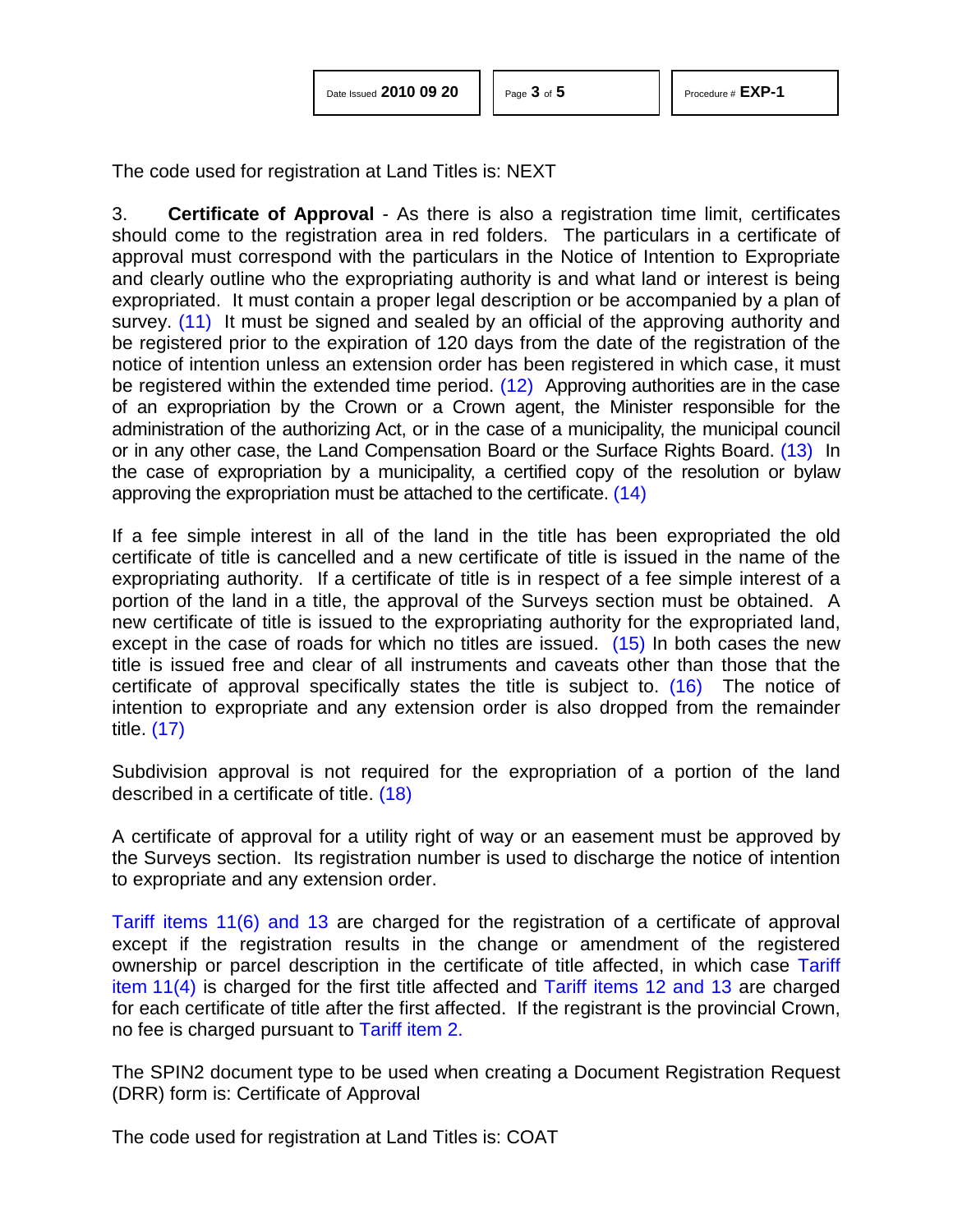4. **Amended Certificate of Approval** - Before or after the registration of a certificate of approval, an approving authority may vary the size, location or boundary of the expropriated land within the boundaries of the parcel from which the land was expropriated. An amended certificate of approval issued by the approving authority may be registered and replaces the original certificate of approval. [\(19\)](#page-4-18) The fees listed in item 3 above are charged.

<span id="page-3-1"></span><span id="page-3-0"></span>5. **Expropriation of Untitled Land** - A fee simple estate in untitled land may be expropriated by the registration of a certificate of approval. A certificate of title may then be issued to the expropriating authority. [\(20\)](#page-4-19) Surveys section approval is required.

<span id="page-3-2"></span>6. **Abandonment of Expropriation** - At any time prior to the registration of the certificate of approval, an expropriating authority may wholly or partially abandon its intention to expropriate. The legal description and expropriating authority listed on the notice of abandonment must correspond to those listed on the notice of intention to expropriate. [\(21\)](#page-4-20) The notice must be signed by an official of the expropriating authority. The notice is registered and its registration number is used to wholly or partially discharge the notice of intention to expropriate and any extension order[.Tariff items](http://www.servicealberta.ca/pdf/ltmanual/APPENDIXI.pdf)  [11\(5\) and 13](http://www.servicealberta.ca/pdf/ltmanual/APPENDIXI.pdf) are charged except if the registrant is the provincial Crown in which case no fee is charged pursuant to [Tariff item 2.](http://www.servicealberta.ca/pdf/ltmanual/APPENDIXI.pdf)

7. **Lapse of Notice of Intention** - If a certificate of approval is not registered within 120 days or within the time period specified in a registered extension order, the memorandum of the notice of intention, and any extension order, can be cancelled without charge upon request. Use document type Expiry (EXPI) to discharge the notice.

8. **Revesting of an Expropriated Right of Way** - The expropriating authority or its successor, or the former owner of the expropriated land, or his successor in title may apply to the Court or Board which originally authorized the expropriation to revest the right of way where its use has been discontinued. Upon the registration of the revesting order, the right of way memorandum is discharged and the expropriated estate or interest is revested in the person from whom it was expropriated or vested in any other person named in the order. [\(22\)](#page-4-21)

<span id="page-3-3"></span>[Tariff items 11\(6\) and 13](http://www.servicealberta.ca/pdf/ltmanual/APPENDIXI.pdf) are charged for the registration of the order except if the registration results in the change or amendment of the registered ownership or parcel description in the certificate of title affected, in which case [Tariff item 11\(4\)](http://www.servicealberta.ca/pdf/ltmanual/APPENDIXI.pdf) is charged for the first title affected and [Tariff items 12 and 13](http://www.servicealberta.ca/pdf/ltmanual/APPENDIXI.pdf) are charged for each certificate of title affected after the first. If the registrant is the provincial Crown, no fee is charged pursuant to [Tariff item 2.](http://www.servicealberta.ca/pdf/ltmanual/APPENDIXI.pdf)